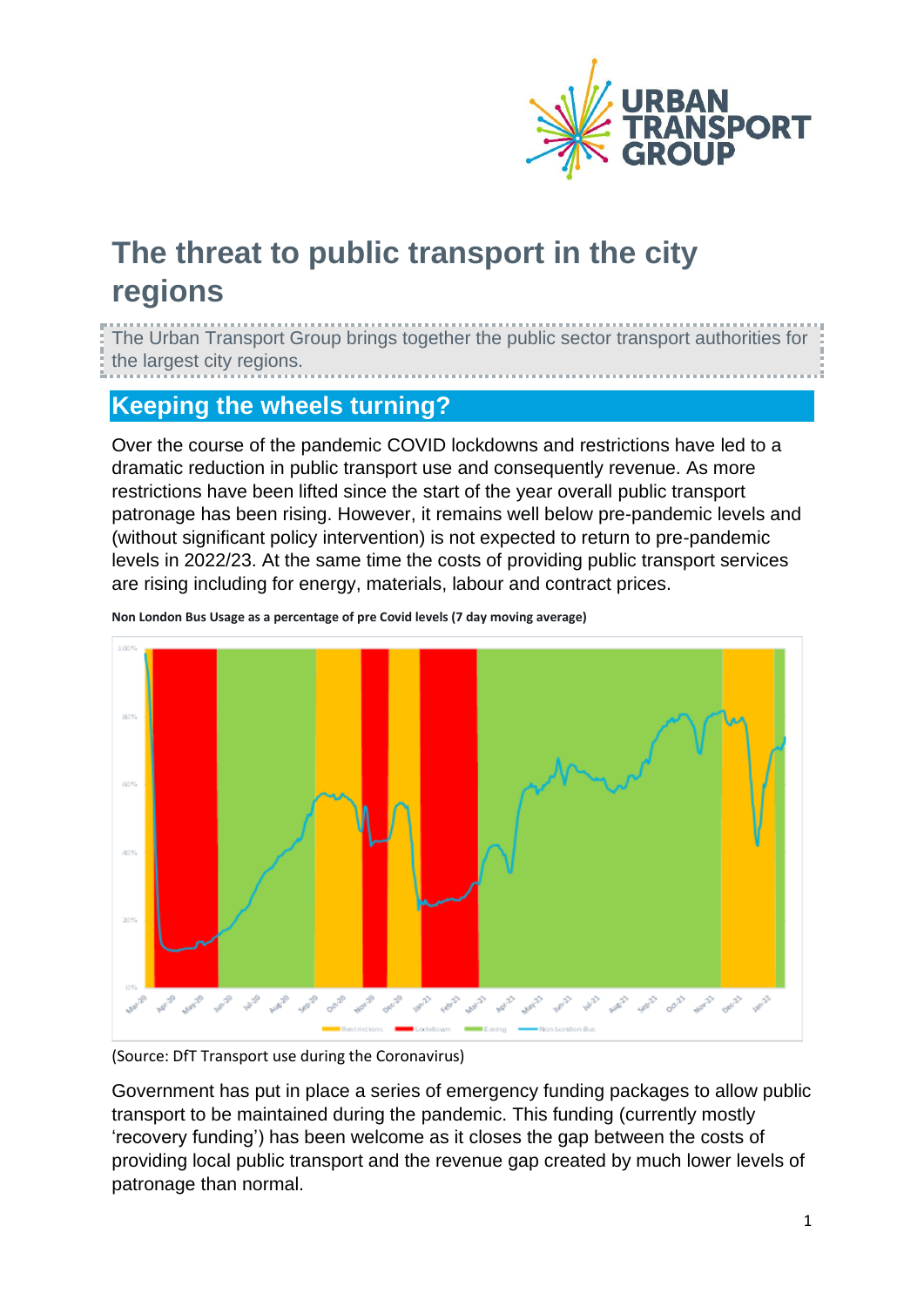

However, the funding packages come to an end for bus and light rail services in England outside London on April 5<sup>th</sup> and there is no indication of whether there will be recovery funding beyond that.

Most of the additional funding has been routed to private operators but some has also been routed to Local Transport Authorities.

If there is no extension of funding then it is highly likely that operators will implement significant service cuts. Local Transport Authorities are allowed to pay private operators to provide services which they no longer want to provide on a commercial basis. However, Local Transport Authorities budgets are already stretched and they would also lose the additional public transport funding that they had been getting.

A report we commissioned from the Steer consultancy (using our Met Bus Model – the most sophisticated bus modelling tool currently available) found that without an extension of recovery funding the number of bus passengers in the city regions outside London could be 30% lower than before the pandemic (some 300 million fewer journeys). There could also be 25% fewer services. The report can be downloaded [here.](https://www.urbantransportgroup.org/resources/types/reports/continuing-covid-funding-support-urban-public-transport)

The funding challenge for transport authorities with large light rail systems is particularly acute given that most of the costs of light rail systems are fixed so significant cost reductions are difficult to achieve (short of closing them down). They also have legal and fiscal responsibilities for their light rail systems which they do not have for bus services. So, if light rail funding isn't extended beyond March 2022, then transport authorities may be forced to make savings from spending on bus in order to keep their light rail systems operational.

At the same time, the COVID19 'recovery funding' that Government is currently providing for bus operators allows them to reduce services and increase fares to allow them to behave in a more 'commercial' manner, with further special dispensation for service reductions which operators attribute to staff shortages.

Throughout the pandemic DfT has also chosen to continue to patch and mend the flawed and inefficient way in which bus support was provided pre-pandemic as well as to route the majority of funding to commercial operators. Under bus deregulation commercial operators are able to use this funding to focus on safeguarding their own core commercial branded networks (with their own exclusive ticketing) at the expense of the provision of a wider network of integrated services which serves as many communities as possible.

Overall, the cocktail of funding uncertainty, and the way in which the Government has chosen to provide that funding, risks paving the way for private sector bus providers to rebase services around a smaller core commercial network.

Already some operators have been setting out their plans for cuts – like this service which links Ossett [to Leeds](https://www.examinerlive.co.uk/news/local-news/fury-bus-services-axed-yorkshire-22871557)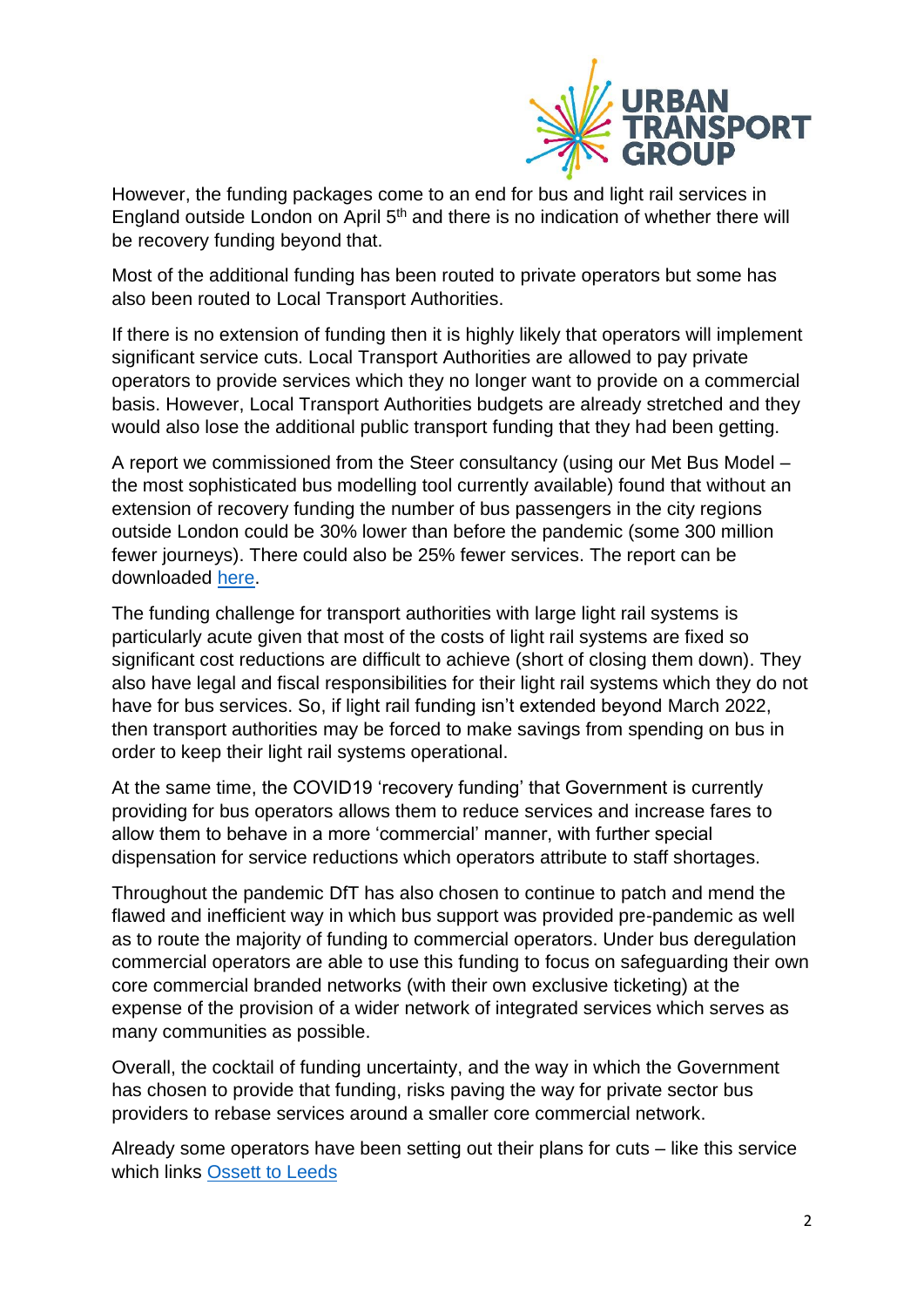

## **The national bus strategy – can it be delivered?**

The March 2021 National Bus Strategy (['Bus Back Better'\)](https://www.gov.uk/government/publications/bus-back-better) set ambitious goals for transforming bus services in England outside London, promising new services where there aren't any, more frequent services where there are, cheaper fares and a greener bus fleet.

It was predicated on £3bn 'transformational funding' for transport authorities. All 79 Local Transport Authorities were asked to produce ambitious Bus Service Improvement Plans (BSIPs) which would realise the objectives of the bus strategy in their areas.

However, the subsequent November 2021 Comprehensive Spending Review saw a significant scaling back of the £3bn, with £1.15bn now available to fund BSIPs (alongside funding for bus contained in City Region Sustainable Transport Settlements and around £500 million for zero emission buses).

The dedicated funding for bus is considerable and will bring significant benefits. However, given that some large city regions calculated that it would cost in the region of £1 billion to deliver on the ambitions of the bus strategy in their areas, the funding now available clearly falls well short of what would be needed to transform bus services in line with both the bus strategy and the BSIPs that transport authorities were asked to produce.

There is also the danger that the remaining 'transformational funding' could be eaten into to provide further recovery funding given HMT reluctance to provide further COVID19 support.

## **Ways forward**

Urban public transport is in danger of entering a new period of retrenchment and decline, following on from years of decline in bus services outside London and the body blow of the pandemic itself. Decline would undermine Government objectives both for decarbonising the transport sector and for levelling up.

To avoid this, the following needs to happen:

1. Recovery funding for bus and light rail services should be extended for a further year to allow time for the sector to recover, for post-pandemic travel patterns to become clearer and to support public transport in the event of new variants. This would also give time to for bus funding to be reformed, streamlined and enhanced for the longer term in order to deliver the aspirations of the national bus strategy. Funding should also be devolved to Local Transport Authorities so they can ensure that every pound of public money is used to support an extensive and integrated networks of public transport that are focussed on meeting local needs rather than the commercial aspirations of private sector monopolies.